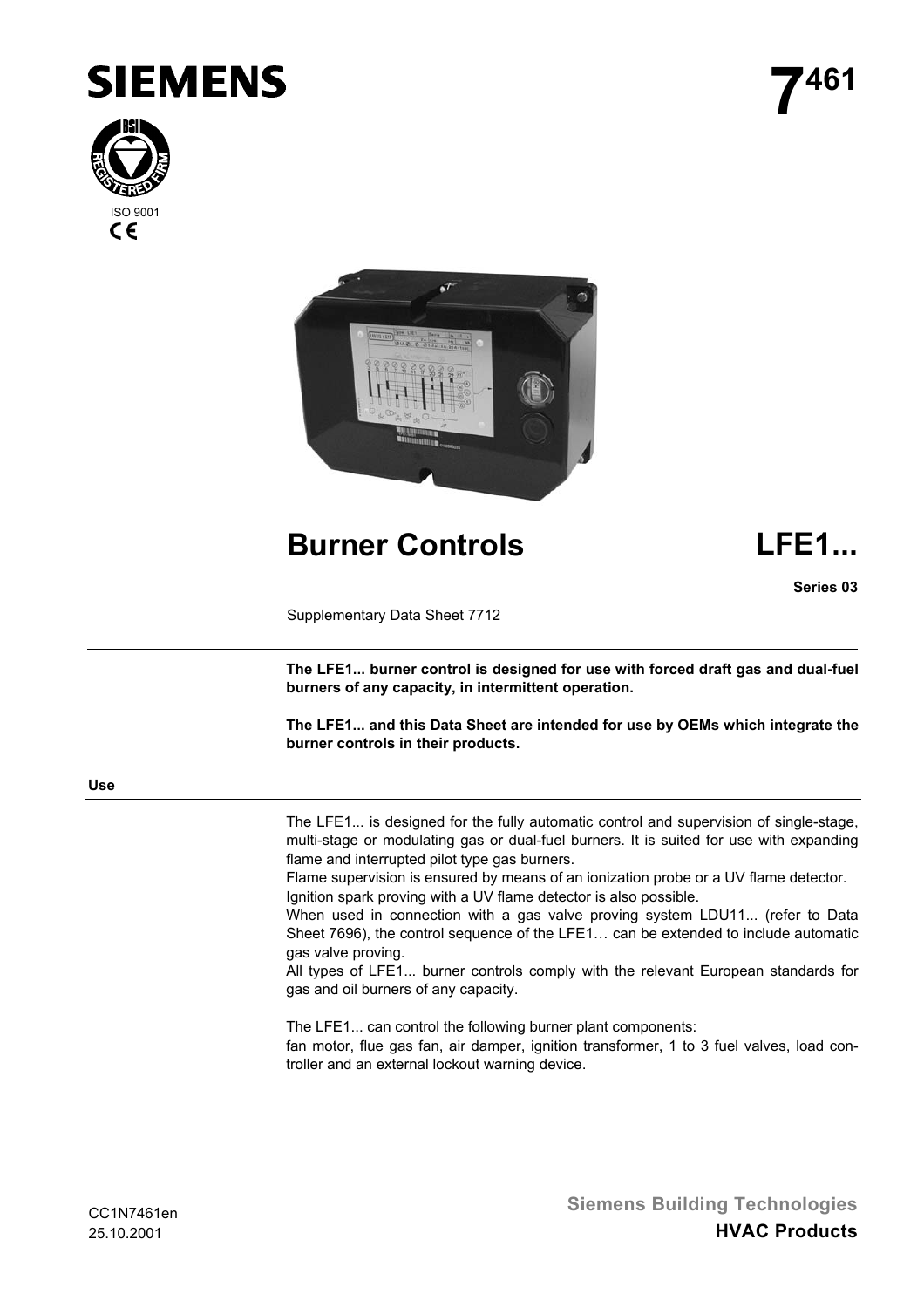#### Special features

- Prepurge time adjustable between 8 and 63 seconds
- Operation with or without postpurging
- Fully automatic control of the air damper, irrespective of the actuator running time
- The air pressure check can be combined with the functional check of the air pressure monitor prior to startup
- Different types of ignition: direct ignition, with pilot burner, without or with ignition spark proving
- First and second safety time adjustable between 0 and 9 seconds
- Automatic test of the UV flame detector during burner off periods and during the purging times
- Optional semi-automatic start and operation
- Built-in lockout warning lamp

**Warning notes**



## **To avoid injury to persons, damage to property or the environment, the following warning notes should be observed!**

- Before performing any wiring changes in the connection area of the LFE1…, completely isolate the burner control from the mains supply (all-polar disconnection)
- Ensure protection against electric shock hazard by providing adequate protection for the terminals
- Check wiring and all safety functions
- Press the lockout reset button only manually, without using any tools or pointed objects
- Fall or shock can adversely affect the safety functions. Such units may not be put into operation, even if they do not exhibit any damage
- Sealing screws may only be loosened and factory settings may only be changed by authorized staff

## **Mounting notes**

- Ensure that the relevant national safety regulations are complied with
- Locate the ignition electrode and ionization probe such that the ignition spark cannot arc over to the ionization probe (risk of electric overloads)
- Large terminal compartment
- 4 additional terminals for the earth conductor, 4 for the neutral conductor, and 4 auxiliary terminals
- Built-in unit fuse

**Installation notes**

- Installation work must be carried out by qualified staff
- Observe the permissible length of the detector cables (refer to «Technical data»)
- Always run the ignition cables separately while observing the greatest possible distance to the unit and to other cables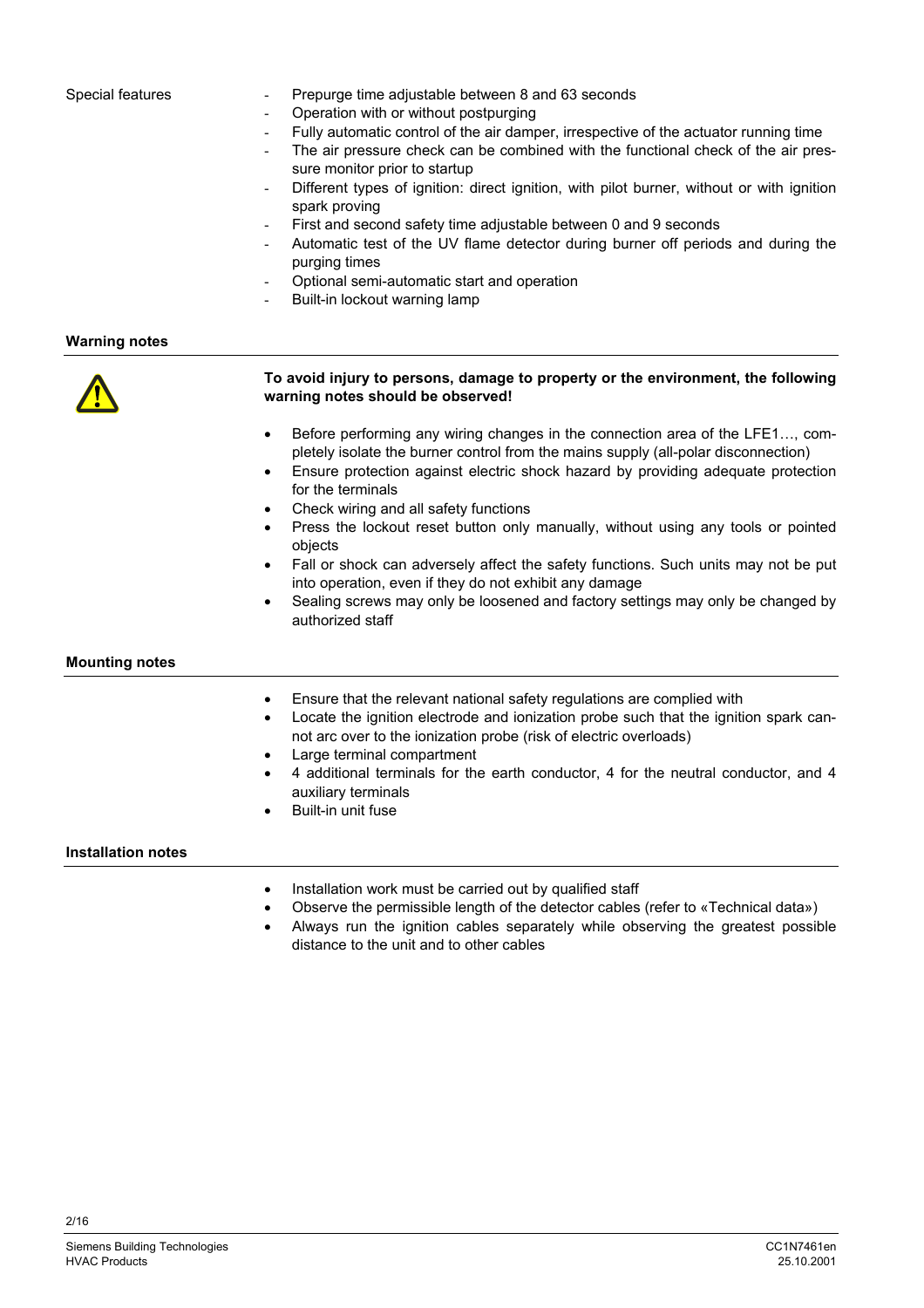# **Electrical connection of ionization probe and UV detector**

It is important to achieve practically disturbance- and loss-free signal transmission:

- Never run the detector cable together with other cables
- Line capacitance reduces the magnitude of the flame signal
- Use a separate cable
- Insulation resistance
	- Must be a minimum of 50 MΩ between ionization probe and ground
	- Soiled detector holders reduce the insulation resistance, thus supporting creepage currents
- Earth the burner in compliance with the relevant regulations; earthing the boiler alone does not suffice
- Observe the polarity Burner controls LFE1... are able to detect wrong polarity of live and neutral conductors, in which case they initiate lockout at the end of «TSA»
- The ionization probe does not offer protection against electric shock hazard

# **Commissioning notes**

- Commissioning and maintenance work must be carried out by qualified staff
- The program indicator shows continuously the program sequence
- The motor of the sequence switch can be switched off (to simplify burner adjustments)
- The camshaft of the sequence switch can be turned manually
- Optional electrical remote lockout reset
- For setting notes, refer to «Setting facilities on the burner control»
- When commissioning the plant for the first time or when doing maintenance work, make the following safety checks:

|    | Safety check to be carried out:                                                                                                               | <b>Anticipated response:</b>        |
|----|-----------------------------------------------------------------------------------------------------------------------------------------------|-------------------------------------|
| a) | Burner startup with flame detector darkened                                                                                                   | Lockout at the end of «TSA»         |
| b) | Burner startup with flame detector exposed<br>to extraneous light                                                                             | Delayed lockout                     |
| c) | Burner operation with simulated loss of<br>flame; for that purpose, darken the flame<br>detector during operation and maintain that<br>status | Lockout                             |
| d) | Burner startup without air pressure signal                                                                                                    | Lockout during the prepurge<br>time |
| e) | Burner operation with simulated air pressure<br>failure                                                                                       | Immediate lockout                   |

## **Disposal notes**



The unit contains electrical and electronic components and may not be disposed of together with household garbage.

Local and currently valid legislation must be observed.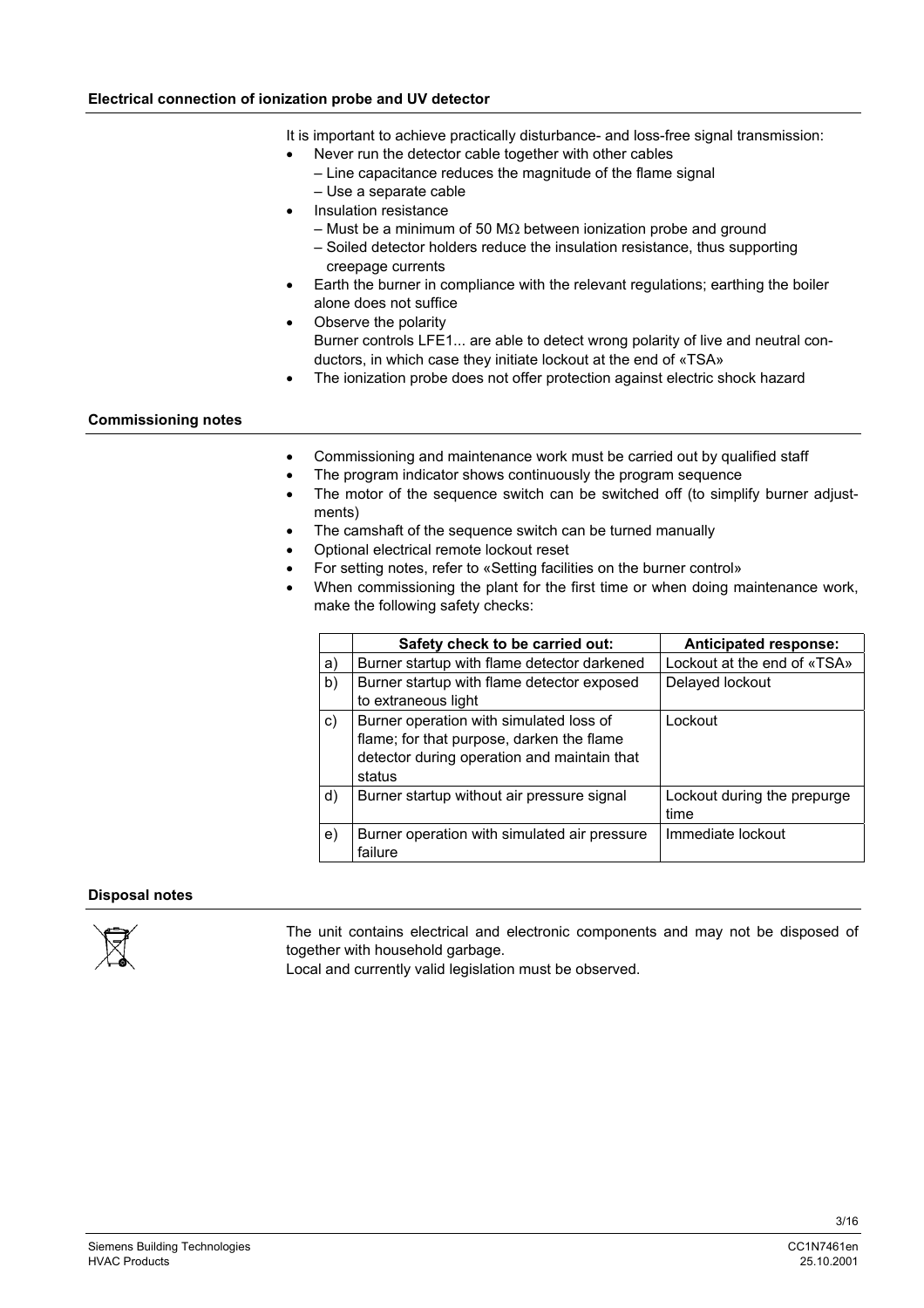The LFE1... is of plug-in design and can be mounted in any position, on the burner, on a control panel, or inside a control cabinet.

The spacious terminal base and the housing are made of impact-proof and flameretarding plastic.

The sequence switch, which is driven by a synchronous motor, the auxiliary relays, the electronic flame signal amplifier and all other switching, control and adjusting elements are mounted on robust printed circuit boards and included in the test circuit of the burner control.

The burner control is secured to its base with 4 screws. The unit cover is protected against tampering by means of 2 sealing screws (refer to «Dimensions»).

A unit fuse protects the control contacts.

# **Type summary and ordering**

| <b>Type reference</b> | <b>Mains voltage</b> | <b>Factory settings for</b> |                 |            |    |
|-----------------------|----------------------|-----------------------------|-----------------|------------|----|
| $\star$               |                      | mains<br>frequency          | t1              | <b>TSA</b> | t9 |
| LFE1.1 / 8854         |                      |                             | 15 s            |            |    |
| LFE1 / 8851           | AC 220240 V          | 50 Hz                       | 60 s            |            |    |
| LFE1 / 8853           |                      |                             |                 | 2s         | 2s |
| LFE1 / 8866           | AC 100110 V          |                             | 30 <sub>s</sub> |            |    |
| LFE1 / 8867           |                      | 60 Hz                       |                 |            |    |
| LFE1 / 8868           | AC 220240 V          |                             |                 |            |    |
| LFE1 / 8892           |                      | 50 Hz                       | 60 s            | 5s         | 5s |

The burner control is supplied without the terminal base.

The base is to be ordered as a separate item using type reference **AGG41041713 (FE)** with Pg entry gland, or **AGG13.1** with metric entry gland.

\* The full type reference of the burner control is given in the clear text field of the bar code label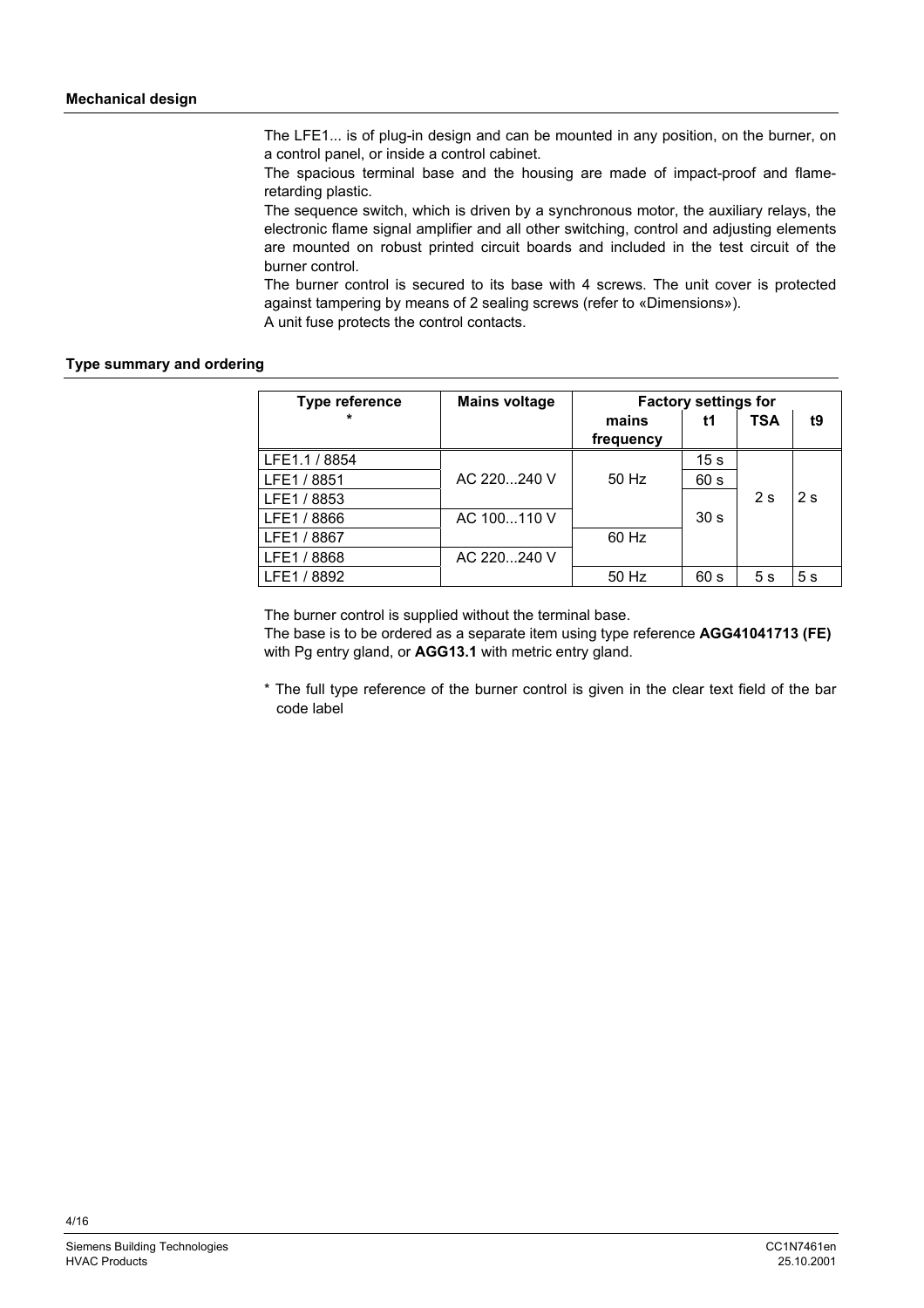# **Technical data**

| General unit data | Mains frequency                                                        |                  | AC 220 V -15 %AC 240 V +10 %<br>AC 100 V -15 %AC 110 V +10 % |  |  |  |
|-------------------|------------------------------------------------------------------------|------------------|--------------------------------------------------------------|--|--|--|
|                   | Mains frequency                                                        | 5060 Hz ±6 %     |                                                              |  |  |  |
|                   | Unit fuse (built-in)                                                   |                  | T6,3H250V to IEC 127                                         |  |  |  |
|                   | Primary fuse (external)                                                | max. 16 A (slow) |                                                              |  |  |  |
|                   | Power consumption                                                      |                  |                                                              |  |  |  |
|                   | Startup                                                                | 9 VA             |                                                              |  |  |  |
|                   | Operation                                                              | 6 VA             |                                                              |  |  |  |
|                   | Max. loading of control outputs                                        |                  |                                                              |  |  |  |
|                   | Per terminal                                                           | max. 4 A         |                                                              |  |  |  |
|                   | Total                                                                  | max. 5 A         |                                                              |  |  |  |
|                   | Degree of protection                                                   | IP 40            |                                                              |  |  |  |
|                   | Mounting position                                                      | optional         |                                                              |  |  |  |
|                   | Cable entry glands                                                     | Pg11             |                                                              |  |  |  |
|                   | Weight                                                                 | approx. 2 kg     |                                                              |  |  |  |
|                   |                                                                        |                  |                                                              |  |  |  |
| Environmental     | <b>Transport</b>                                                       | IEC 721-3-2      |                                                              |  |  |  |
| conditions        | <b>Climatic conditions</b>                                             | class 2K2        |                                                              |  |  |  |
|                   | <b>Mechanical conditions</b>                                           | class 2M2        |                                                              |  |  |  |
|                   | Temperature range                                                      | $-50+60 °C$      |                                                              |  |  |  |
|                   | Humidity                                                               |                  | < 95 % r.h.                                                  |  |  |  |
|                   | <b>Operation</b>                                                       |                  | IEC 721-3-3                                                  |  |  |  |
|                   | <b>Climatic conditions</b>                                             |                  | class 3K5                                                    |  |  |  |
|                   | <b>Mechanical conditions</b>                                           |                  | class 3M2                                                    |  |  |  |
|                   | $-20+60$ °C<br>Temperature range                                       |                  |                                                              |  |  |  |
|                   | < 95 % r.h.<br>Humidity                                                |                  |                                                              |  |  |  |
|                   | Condensation, formation of ice and ingress of water are not permitted! |                  |                                                              |  |  |  |
| Standards         | <b>CE conformity</b>                                                   |                  |                                                              |  |  |  |
|                   | According to the directives of the European Union                      |                  |                                                              |  |  |  |
|                   | Electromagnetic compatibility EMC                                      |                  | 89 / 336 EEC incl. 92 / 31 EEC                               |  |  |  |
|                   | Directive for gas appliances                                           | 90 / 396 EEC     |                                                              |  |  |  |
|                   | Low voltage directive                                                  | 73 / 23 EEC      |                                                              |  |  |  |
|                   | <b>Identification code to EN 298</b>                                   | <b>FBLLBN</b>    |                                                              |  |  |  |
| Flame supervision |                                                                        | Ionization probe | <b>Flame detector</b>                                        |  |  |  |
|                   | Required detector current                                              |                  |                                                              |  |  |  |
|                   | At AC 100 V and AC 220 V                                               | Min. $8 \mu A$   | Min. 150 µA                                                  |  |  |  |
|                   | At AC 110 V and AC 240 V                                               | Min. $9 \mu A$   | Min. 200 µA                                                  |  |  |  |
|                   | Detector current                                                       | Max. 100 µA      | Max. 650 µA                                                  |  |  |  |
|                   |                                                                        |                  |                                                              |  |  |  |
| Flame detector    | Perm. cable length                                                     | $20 \text{ m}^3$ | $20 \text{ m}^1$                                             |  |  |  |
|                   |                                                                        |                  | 60 °C                                                        |  |  |  |
|                   | Perm. ambient temperature                                              | ---              |                                                              |  |  |  |

max. 2 nF)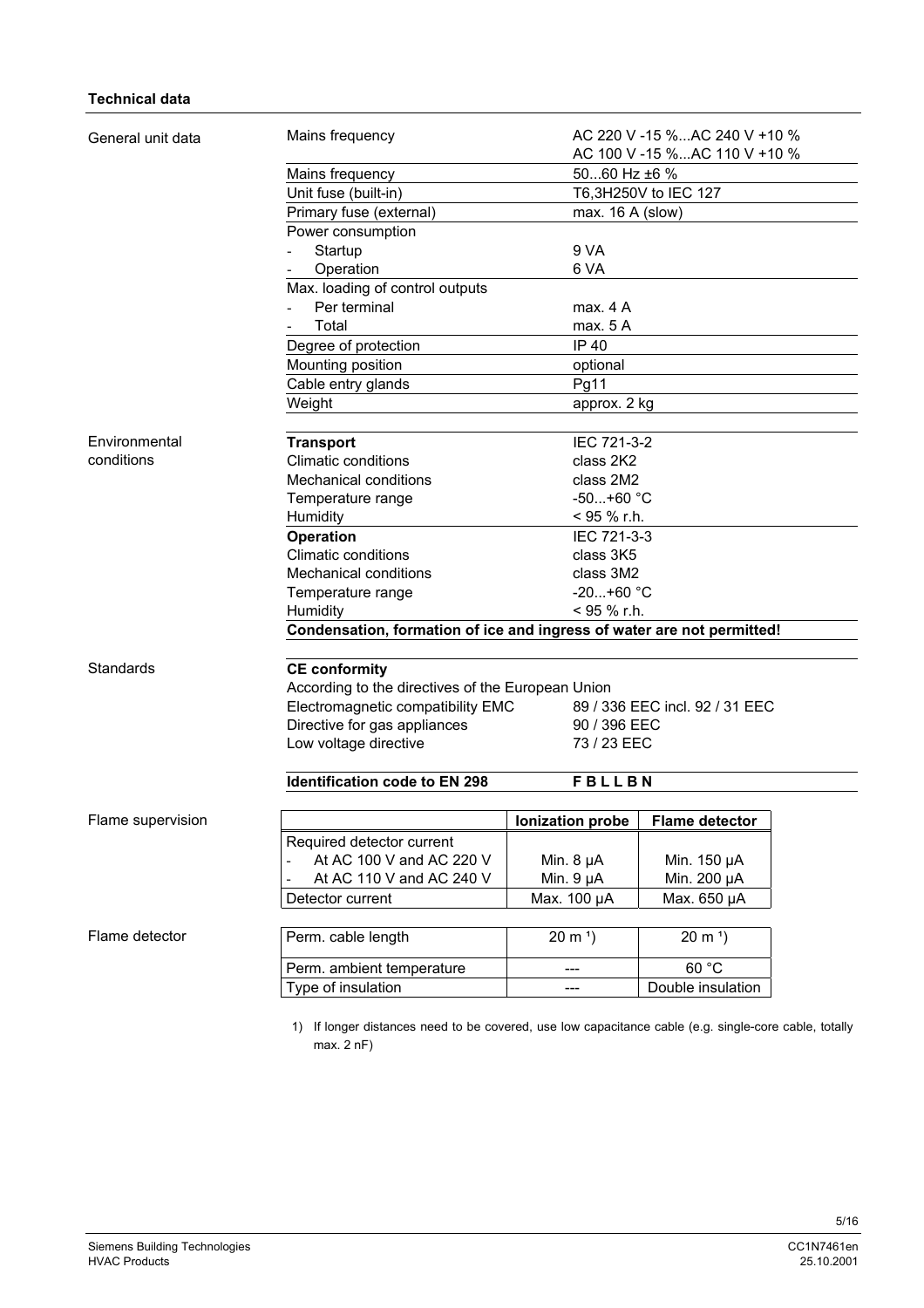# **Function**

| Prerequisites for<br>burner startup    | The burner can be started only when<br>the burner control's sequence switch is in its start position<br>the burner control has not locked out, e.g. caused by a defective UV tube<br>$\overline{\phantom{a}}$<br>the contacts of all control and safety devices in the control loop between terminals<br>8 and 9 are closed<br>the air pressure monitor does not indicate air pressure<br>Defects in the flame supervision circuit or in the burner control itself prevent startup or<br>lead to lockout during the startup sequence.<br>If the air damper is not controlled by the burner control, terminals 20, 21 and 22 must<br>$\Delta$<br>be interconnected.                                                                                                                                                                                                                                                                                                                                                                                                                                                                                                                                                                                                                                                                                                                                                                                                                                                                                                                                                                                                                                                                                                                                                                                                                                                                                                                                                                                                                                                                                                                                                                 |
|----------------------------------------|------------------------------------------------------------------------------------------------------------------------------------------------------------------------------------------------------------------------------------------------------------------------------------------------------------------------------------------------------------------------------------------------------------------------------------------------------------------------------------------------------------------------------------------------------------------------------------------------------------------------------------------------------------------------------------------------------------------------------------------------------------------------------------------------------------------------------------------------------------------------------------------------------------------------------------------------------------------------------------------------------------------------------------------------------------------------------------------------------------------------------------------------------------------------------------------------------------------------------------------------------------------------------------------------------------------------------------------------------------------------------------------------------------------------------------------------------------------------------------------------------------------------------------------------------------------------------------------------------------------------------------------------------------------------------------------------------------------------------------------------------------------------------------------------------------------------------------------------------------------------------------------------------------------------------------------------------------------------------------------------------------------------------------------------------------------------------------------------------------------------------------------------------------------------------------------------------------------------------------|
| Program sequence<br>on startup         | First, the fan motor is activated via terminal 3, and the actuator is controlled via<br>terminal 22.<br>As soon as the air damper reaches its fully open position, the burner control's se-<br>quence switch starts running and the prepurge time commences.<br>The minimum air pressure set on the air pressure monitor must be reached within 10<br>seconds (5 seconds with the LFE1.1) (or 7 seconds [3.5 seconds with the LFE1.1] with<br>postpurging) and must be maintained until controlled shutdown occurs. Otherwise, the<br>burner control will initiate lockout.<br>A flame signal during the prepurge time also leads to lockout.<br>On completion of the set prepurge time, the air damper receives the control command<br>to return to the fully closed position.<br>The sequence switch remains stationary during the time the air damper travels to its<br>closed position.<br>As soon as the signal contact for minimum air is operated by the actuator, the se-<br>quence switch starts running again and continues with the burner's program sequence,<br>which can no longer be influenced from externally:<br>Preignition (3 seconds / 1.5 seconds with the LFE1.1)<br>$\blacksquare$<br>Release of the first fuel value at terminal 5 (the fuel valve of a pilot burner, which<br>must be shut on completion of the second safety time, must be connected to termi-<br>nal 10)<br>Completion of the set safety time. If no flame is established during that period of<br>time, lockout will occur (always with interlocking of the burner control)<br>Following an interval of 11 seconds (5.5 seconds with the LFE1.1) of the first fuel<br>valve, the second fuel valve will be released<br>The pilot burner, if connected to terminal 10, will be shut<br>The load controller will be switched on following a further interval of 12 seconds (6<br>seconds with the LFE1.1). The burner's operating position has thus been reached.<br>From now on, the load controller controls the burner's output by increasing or de-<br>creasing the fuel throughput and the air flow in response to the heat demand (air /<br>fuel ratio control). This can be accomplished either in a stepwise fashion, e.g. with |
|                                        | a thermostat, or continuously by means of a modulating controller<br>Loss of flame during operation always leads to lockout.                                                                                                                                                                                                                                                                                                                                                                                                                                                                                                                                                                                                                                                                                                                                                                                                                                                                                                                                                                                                                                                                                                                                                                                                                                                                                                                                                                                                                                                                                                                                                                                                                                                                                                                                                                                                                                                                                                                                                                                                                                                                                                       |
| Startup with ignition<br>spark proving | In principle, the program sequence is the same as that without ignition spark proving.<br>Exceptions:<br>If the UV flame detector does not receive an input signal during the preignition<br>time, lockout will occur before any gas is released, that is, safety time $TSA = 0$<br>seconds<br>With ignition spark proving, the safety time for the pilot burner can only be adjusted<br>between 06 seconds (= TSA' in the sequence diagram of the sequence switch)                                                                                                                                                                                                                                                                                                                                                                                                                                                                                                                                                                                                                                                                                                                                                                                                                                                                                                                                                                                                                                                                                                                                                                                                                                                                                                                                                                                                                                                                                                                                                                                                                                                                                                                                                                |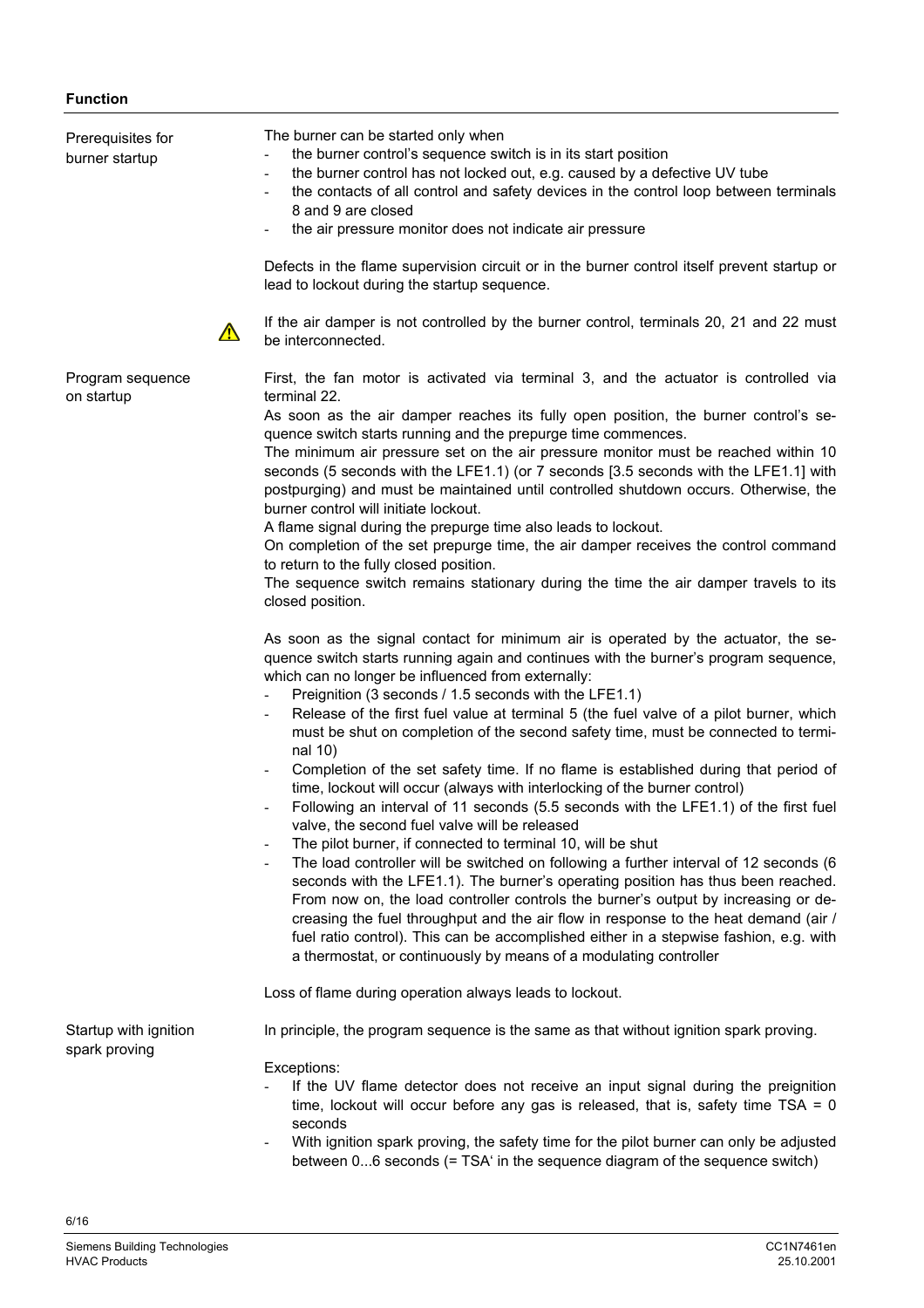| Control sequence<br>following a controlled<br>shutdown | Controlled shutdown takes place as soon as one of the control or monitoring devices in<br>the control loop between terminals 8 and 9 opens its contacts.<br>As a result, the fuel valves are immediately shut and the sequence switch is restarted<br>to program postpurging, if scheduled.<br>On completion of the postpurge time, the sequence switch has reached its start position<br>again, which is maintained until the next switch-on command is given.<br>During the postpurge time, flame supervision is started again. Hence, any flame signal<br>that occurs during that period of time will lead to lockout. |
|--------------------------------------------------------|---------------------------------------------------------------------------------------------------------------------------------------------------------------------------------------------------------------------------------------------------------------------------------------------------------------------------------------------------------------------------------------------------------------------------------------------------------------------------------------------------------------------------------------------------------------------------------------------------------------------------|
| Control sequence<br>following lockout reset            | After pressing the built-in or remote lockout reset button, the sequence switch will re-<br>turn to its start position.<br>In that case, the only burner plant component that is switched on is the fan motor con-<br>nected to terminal 17.<br>Since in normal circumstances the control thermostat or pressurestat continues to call<br>for heat, the burner control immediately triggers a new start when the start position is<br>reached.                                                                                                                                                                            |

# **Program indicator**

The program indicator continuously indicates the progress of the startup sequence. The letters on the indicator disk correspond to those in the adjacent sequence switch diagram. The numbers give the remaining prepurge time.

In the event of lockout, both sequence switch and program indicator stop, showing the phase of operation during which lockout occurred.



Reading the program indicator



← Prepurge time lasts another 35 seconds

Valve 2 at terminal 7 opens  $\rightarrow$ 

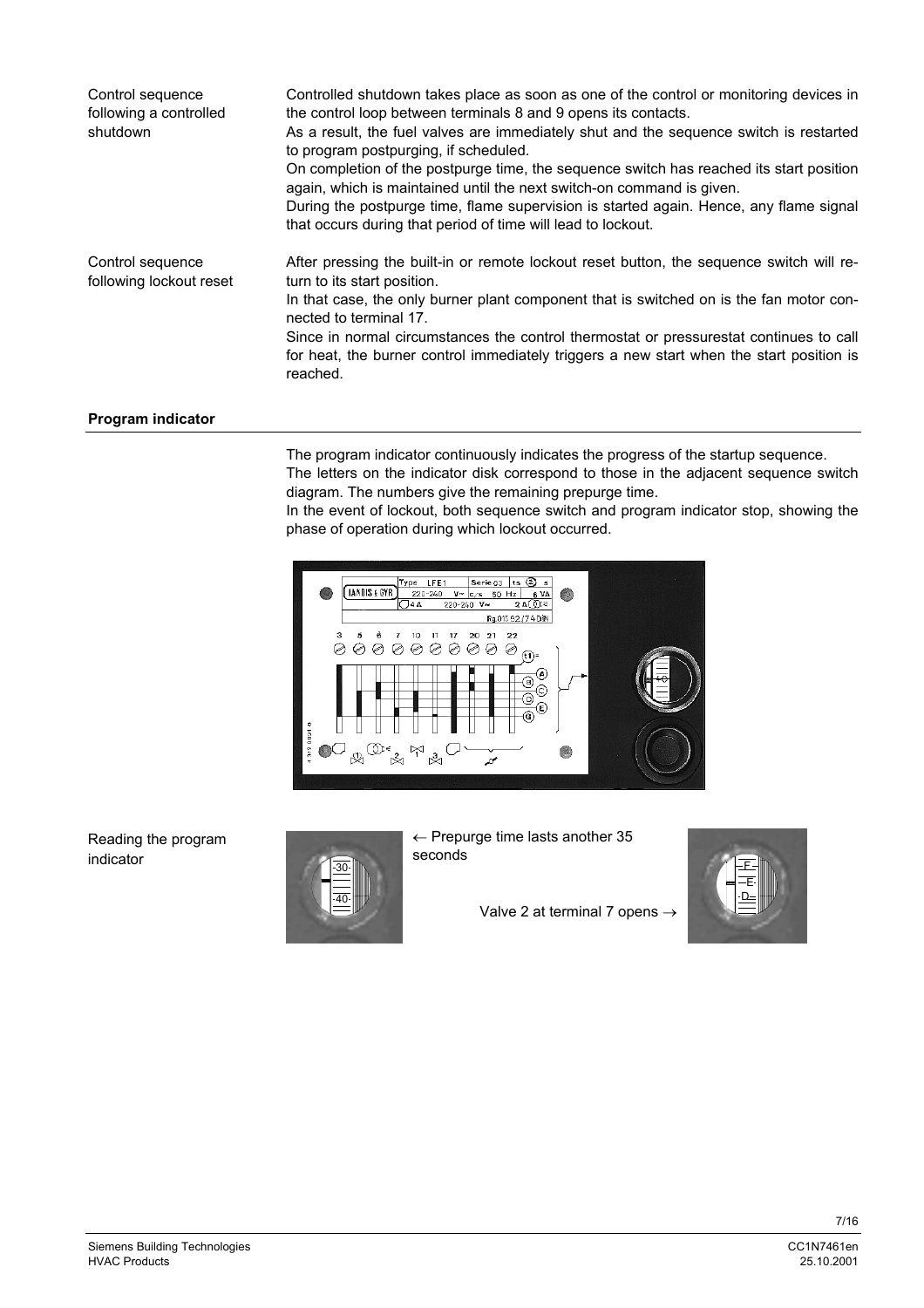

When using flame detector QRA..., terminal 13 must be earthed.

| Legend | AR              | Load relay with contacts «ar»                                              | LF              | UV flame detector QRA                                               |
|--------|-----------------|----------------------------------------------------------------------------|-----------------|---------------------------------------------------------------------|
|        | AS              | Unit fuse                                                                  | LP              | Air pressure monitor                                                |
|        | BR.             | Lockout relay with contacts «br»                                           | L1              | Lockout warning lamp (built-in)                                     |
|        | <b>BS</b>       | Selector                                                                   | L <sub>2</sub>  | Lockout warning lamp (external)                                     |
|        | с               | Fan contactor with contacts «c»                                            | M               | Fan                                                                 |
|        | d               | Auxiliary relay with contacts «d»                                          | <b>NTC</b>      | Delay element (negative temperature coefficient)                    |
|        | e               | Thermal overload contact                                                   | OV              | Oil valve                                                           |
|        | EK1             | Lockout reset button on the burner control                                 | QRA             | UV flame detector                                                   |
|        | EK <sub>2</sub> | Remote lockout reset button                                                | R, R1           | Control thermostat or pressurestat                                  |
|        | FE              | lonization probe                                                           | R <sub>2</sub>  | Load controller                                                     |
|        | FR.             | Flame relay with contacts «fr»                                             | RV              | Control valve                                                       |
|        | <b>FW</b>       | Flame supervision                                                          | <b>SB</b>       | Safety limiter                                                      |
|        | <b>GP</b>       | Gas pressure monitor                                                       | SM              | Synchronous motor of the sequence switch                            |
|        | GV              | Gas valve                                                                  | SQ              | Air damper actuator (type reference)                                |
|        | (GV)            | Gas valve for a pilot burner that is switched off after                    | UL <sub>1</sub> | Operating switch of the sequence switch motor                       |
|        |                 | the second safety time                                                     |                 | (can only be accessed when housing cover is re-<br>moved)           |
|        | H               | Main switch                                                                | W               | Temperature or pressure limiter                                     |
|        | LK              | Actuator with end or auxiliary switches                                    | Ζ               | Ignition transformer                                                |
|        |                 | a = actuator travels to the fully open position<br>(maximum amount of air) | $\star$         | Do not press lockout reset button «EK» for more than<br>10 seconds! |
|        |                 | $z$ = actuator travels to the fully closed position                        |                 |                                                                     |

(min. amount of air)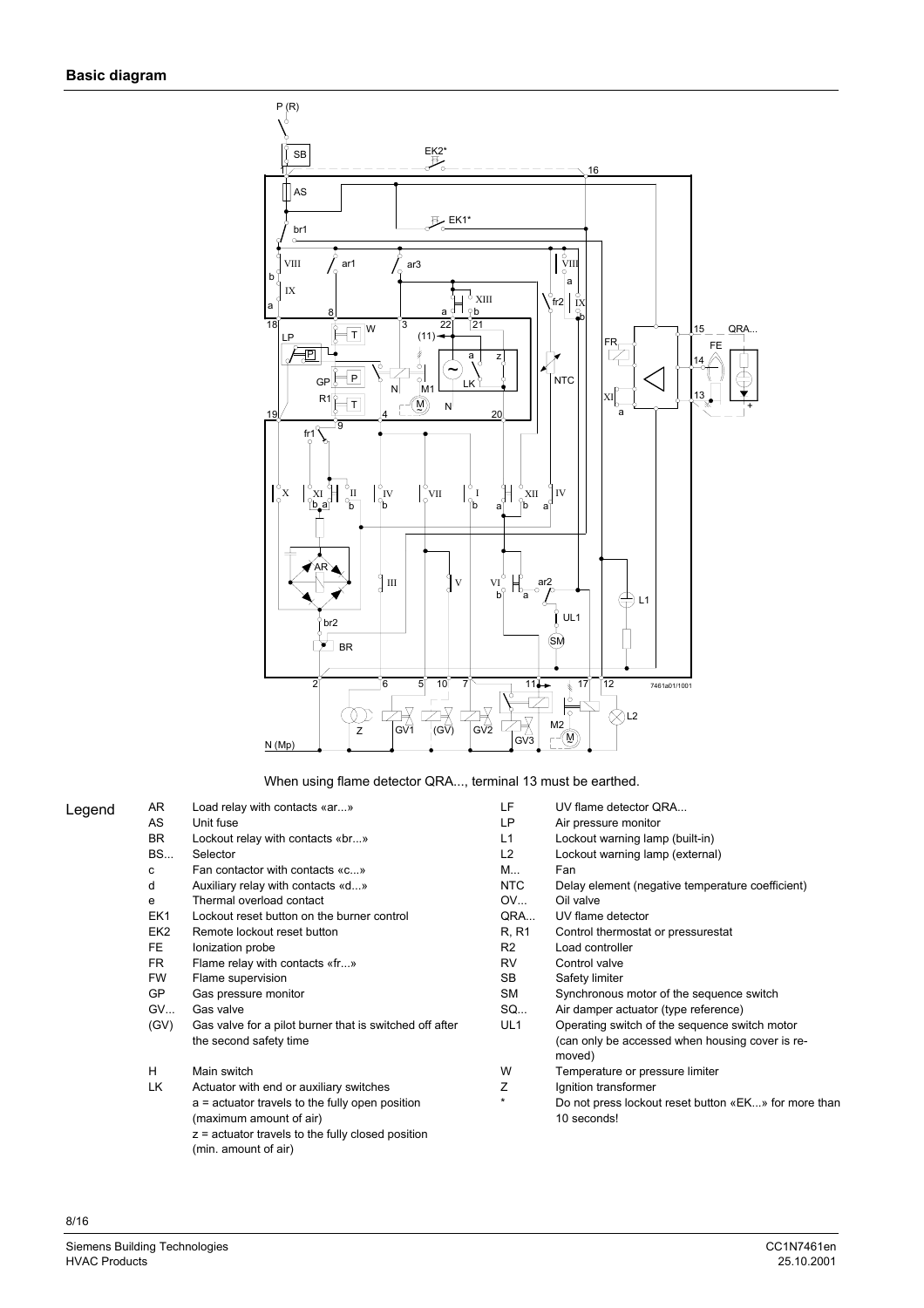

#### (Factory settings: refer to «Type summary and ordering») Switching times

|            | <b>LFE1</b>      | LFE1.1                                      |                                                                            |
|------------|------------------|---------------------------------------------|----------------------------------------------------------------------------|
| т          | 120 <sub>s</sub> | 60 s                                        | Running time of sequence switch                                            |
| t1         | 863 s            | 431.5 s                                     | Prepurge time (adjustable)                                                 |
| <b>TSA</b> | 09s              | 04.5 s                                      | First safety time (adjustable, setting 0 s for ignition spark)<br>proving) |
|            | $TSA'$ 06 s      | 03s                                         | Safety time for the pilot burner on startup with ignition spark<br>proving |
| t3         | 3 <sub>s</sub>   | 1.5s                                        | Preignition time (safety time for ignition spark proving)                  |
| t4         | 11 <sub>s</sub>  | 5.5s                                        | Interval between release of the first and second fuel valve                |
| t5         | 12 <sub>s</sub>  | 6s                                          | Interval between release of the second and third fuel valve                |
|            |                  |                                             | or load controller                                                         |
| t6         | $T - (30 + t1)$  | $T - (15 + t1)$                             | Postpurge time                                                             |
| t7         | 3s               | 1.5s                                        | Delay time                                                                 |
| t8         |                  | $t1 + 30 + t11 + t12$ $t1 + 15 + t11 + t12$ | Duration of startup sequence                                               |
| t9         | 09s              | 4.5s                                        | Second safety time with interrupted pilot burners                          |
| t10        | 10 <sub>s</sub>  | 5 s                                         | Preset time for air pressure check                                         |
| t11        | optional         | optional                                    | Opening time of actuator «SA»                                              |
| t12        | optional         | optional                                    | Closing time of actuator «SA»                                              |

Maximum permissible afterburn time (from the beginning of «t6»)

 $7 s$  3.5 s

1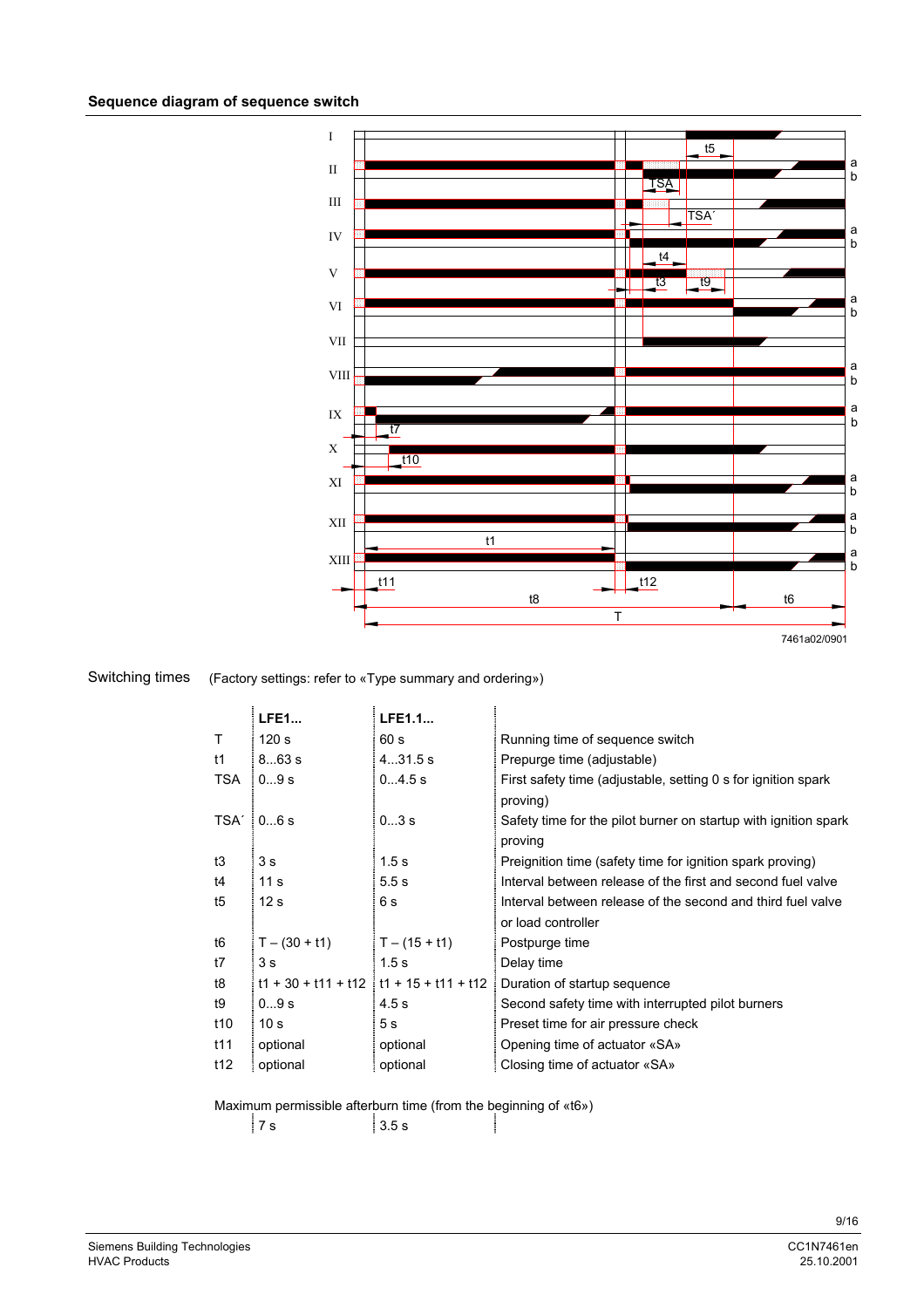# **Setting facilities on the burner control**

General notes

- Prior to making any settings, disconnect the burner control from the mains supply
- Loosen all 6 retaining screws and remove the unit cover
- The switching cam numbering starts from the motor
- The camshaft can be manually turned to any position (direction of rotation clockwise when viewed from the sequence switch motor)

# Setting elements



- UL1 ON / OFF switch of the sequence switch motor
- N1 Cam 1, fixed
- N2, N3 Cams 2 and 3, adjustable (first safety time)
- N4 Cam 4, fixed
- N5 Cam 5, adjustable (second safety time)
- N7 Cam 7, fixed
- N8 Cam 8, adjustable (prepurge time)
- PA Program indicator disk

Setting the prepurge time

- Loosen the securing screw of the red cam N8
- Turn camshaft manually until the required prepurge time appears next to the index mark (stamped on the sequence switch bracket)
- Hold camshaft firmly and rotate cam N8 until the contact stud actuated by it jumps out or until the cam runs against the stud
- Tighten the cam securing screw carefully and then check the adjusted time for accuracy. The time is also visible through the viewing window when the burner control is in its start position

Adjustment of the setting mark of the red cam N8 to the time marks on the black cam N7 produce the prepurge times shown below.

Cam N8 adjusted to...



|                     |   | LFE1            | LFE1.1          |
|---------------------|---|-----------------|-----------------|
| cam N7<br>mark      |   | $t1 = 8$ s      | 4 s             |
|                     | П | 18 <sub>s</sub> | 9 s             |
|                     | Ш | 28 <sub>s</sub> | 14 <sub>s</sub> |
| Setting at the stop |   | 63 s            | 31.5 s          |
| Factory setting     |   | approx. 30 s    | approx. 15s     |
|                     |   | or $60 s$       | or 30 s         |
|                     |   |                 |                 |
|                     |   |                 |                 |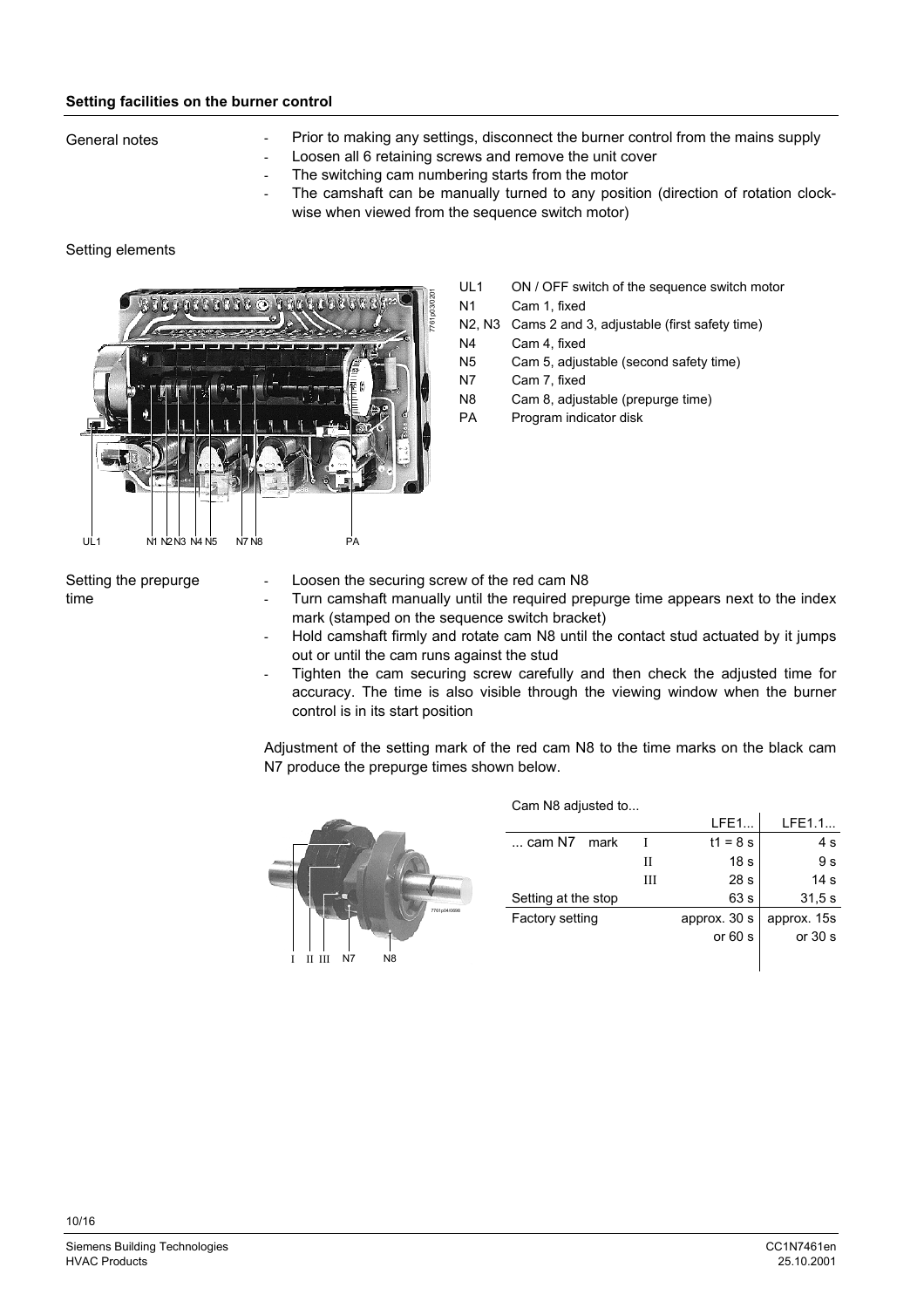The settings are made by means of the red cams of the sequence switch. Setting the safety times

Their time marks serve as adjustment guides.

On completion of the settings, the securing screws of the cams should be tightened carefully to prevent inadvertent readjustments.

(Operation without ignition spark proving) First safety time TSA

- Loosen the securing screws of cams N2 and N3
- Hold cam N1 and rotate cam N2 so that its setting mark aligns with the relevant time mark of cam N1 (see illustration and table; intermediate settings are possible). Secure cam N2
- Rotate cam N3 so that its setting mark is against the lower stop of cam N2. Secure cam N3
- Check the adjusted safety time. The new safety time is to be indicated on the plate (setting slot accessible from the bottom of the unit cover)



| Cam N2 adjusted to |  |
|--------------------|--|
|                    |  |

|              |                        |           |   | LFE1       | IFF1.1 |
|--------------|------------------------|-----------|---|------------|--------|
|              | $\ldots$ cam N1        | time mark |   | $TSA = 0s$ | 0 s    |
|              |                        |           | П | 4.5s       | 2.3s   |
|              |                        |           | Ш | 9 s        | 4.5s   |
| 7761p07/1296 | <b>Factory setting</b> |           |   | Depending  | < 2s   |
|              |                        |           |   | on variant |        |
|              |                        |           |   |            |        |

First safety time TSA'

(Operation with ignition spark proving)

- Loosen the securing screws of N2 and N3
- Hold cam N1 firmly, set the setting mark of cam N2 to the time mark I of cam N1 and secure cam N2
- Hold cam N2 firmly, set the setting mark of cam N3 to the desired time and secure cam N3 (see illustration and table)
- Check the adjusted safety time

Cam N3 adjusted to...

|                              |                      | LFE1 LFE1.1 |
|------------------------------|----------------------|-------------|
| the stop in the direction of | $TSA' = 0 s$         | 0 s         |
| the arrow                    |                      |             |
| the stop in the other direc- | 6 s                  | 3 s         |
| tion                         |                      |             |
| <b>Factory setting</b>       | Depending on variant | $< 2$ s     |

Second safety time t9

Loosen the securing screw of cam N5 and set its setting mark to the relevant time mark of cam N4 (see illustration and table; intermediate settings can be made)

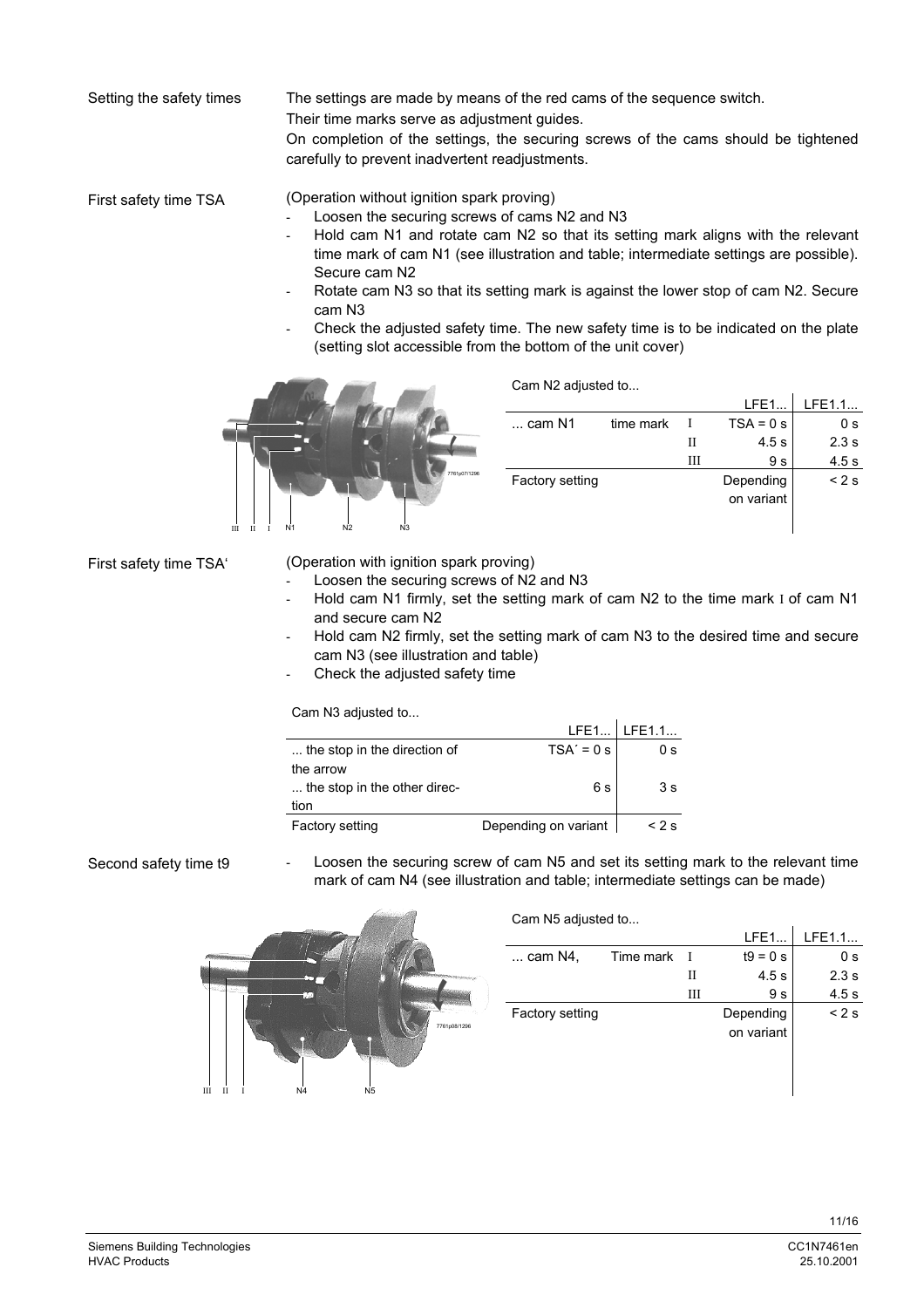# **Connection examples and sequence diagrams**

Connection examples for expanding flame burners

Actuator control by the LFE1... No output control. When using UV flame detector QRA..., terminal 13 must be connected to earth.



Air damper control (detailed)

 $\triangle$ 

In the case of burners with no air damper or with an air damper not controlled by the burner control, terminals 20, 21 and 22 must be interconnected and circuit path 18-c1- 21 becomes obsolete.

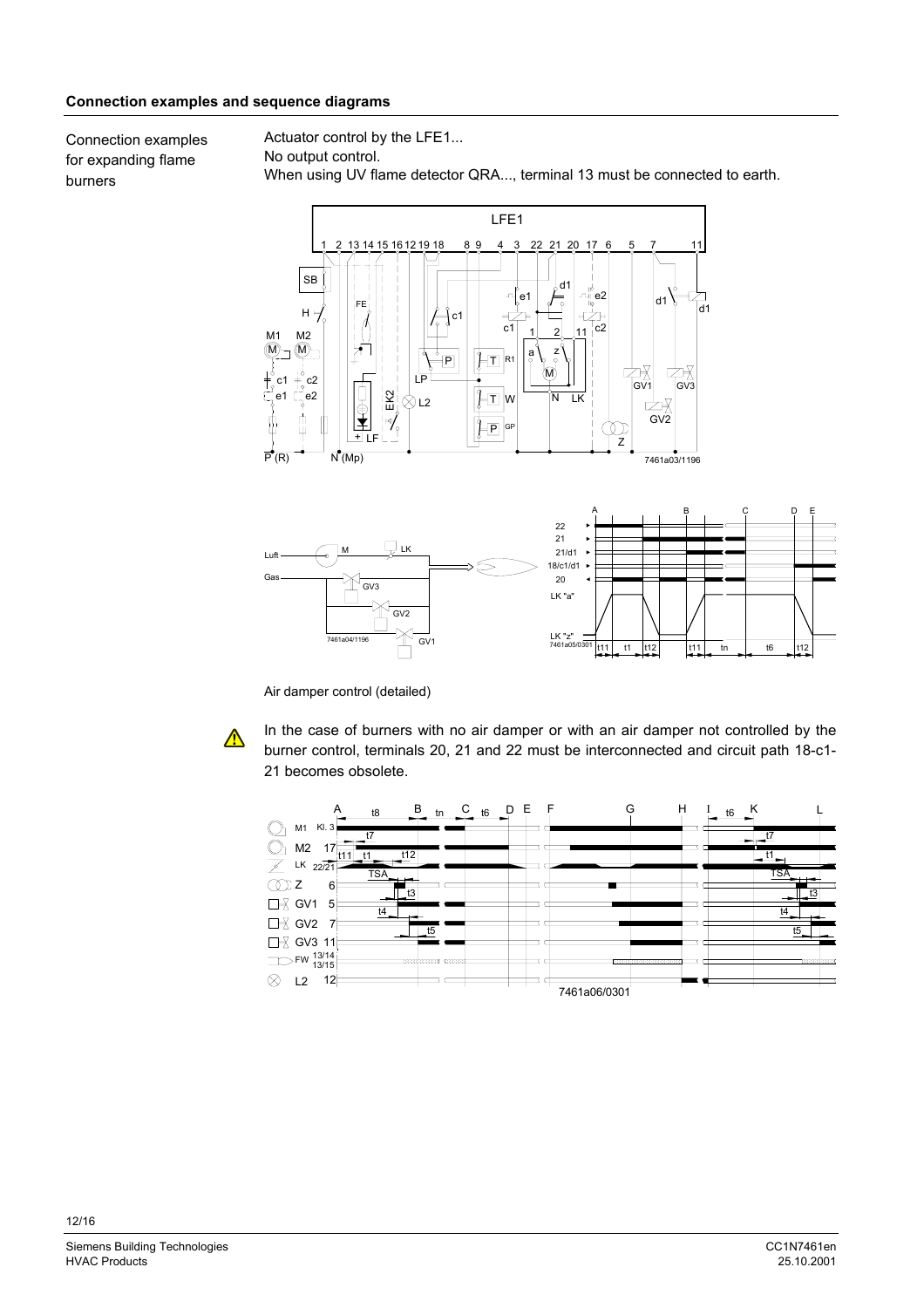On / off control with checked air damper operation. When using UV flame detector QRA..., terminal 13 must be connected to earth.



- **Selector BS** I Nominal load
	- II Stop
	- III Part load
	- IV Automatic control





Air damper control (detailed)



# Legend to the sequence diagram

- A Start G-H Operation<br>
A-B Normal start G-H Loss of fla A-B Normal start **H** Loss of flame B-C Operation **H-I** Fault C Controlled shutdown **I** Reset
- 
- D-E Air damper closing K New start
- 
- F New start **LA** Operation
- F-G Traveling to the start position
- 
- 
- 
- 
- C-D Postpurging **I-K** Traveling to the start position
	-

÷

- E-F Off period **K-L** Startup sequence
	-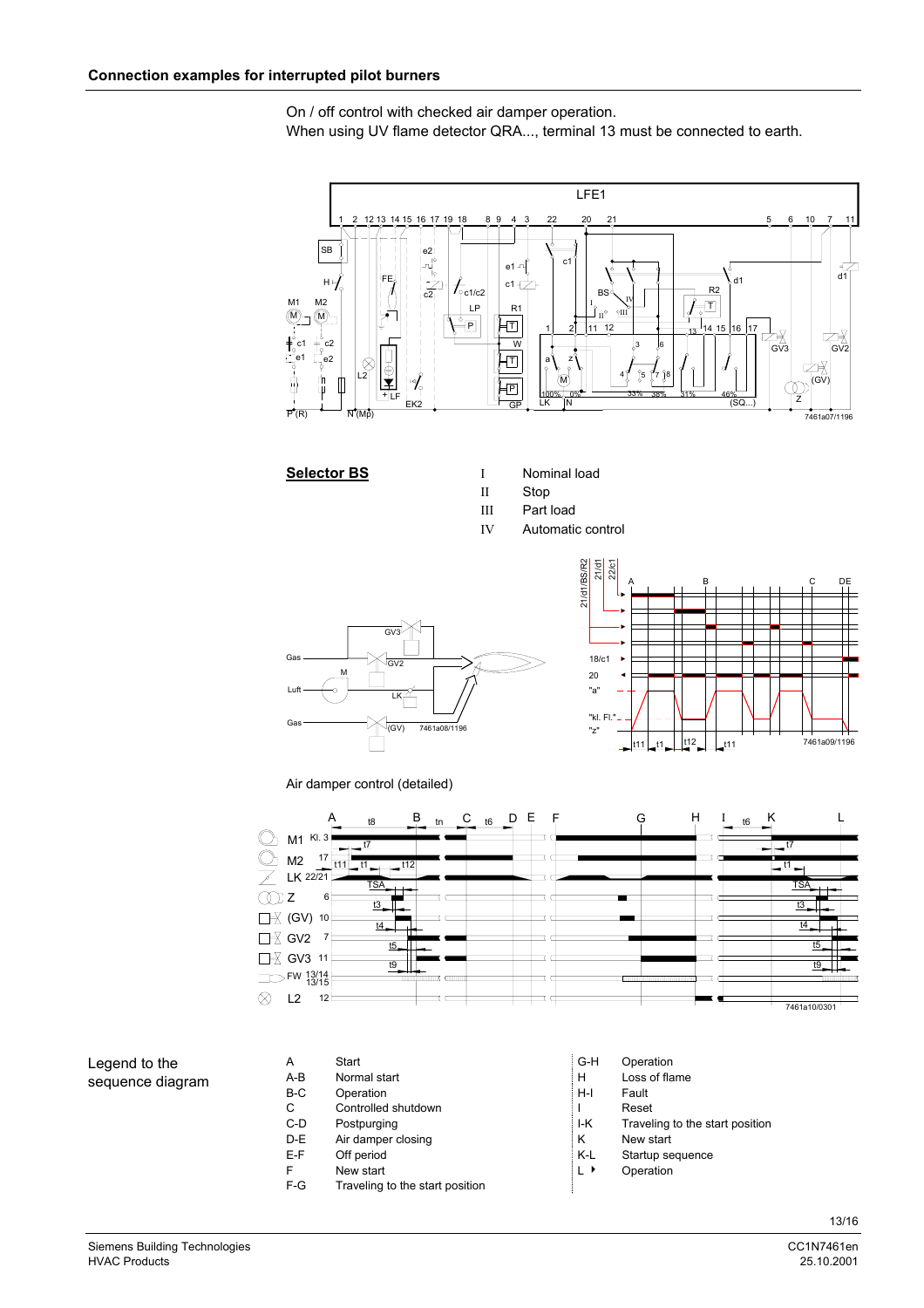LFE... for firing on gas or oil

UV flame detectors can supervise both oil and gas flames, but gas flames can also be supervised with ionization probes.



When using UV flame detector QRA..., terminal 13 must be connected to earth.

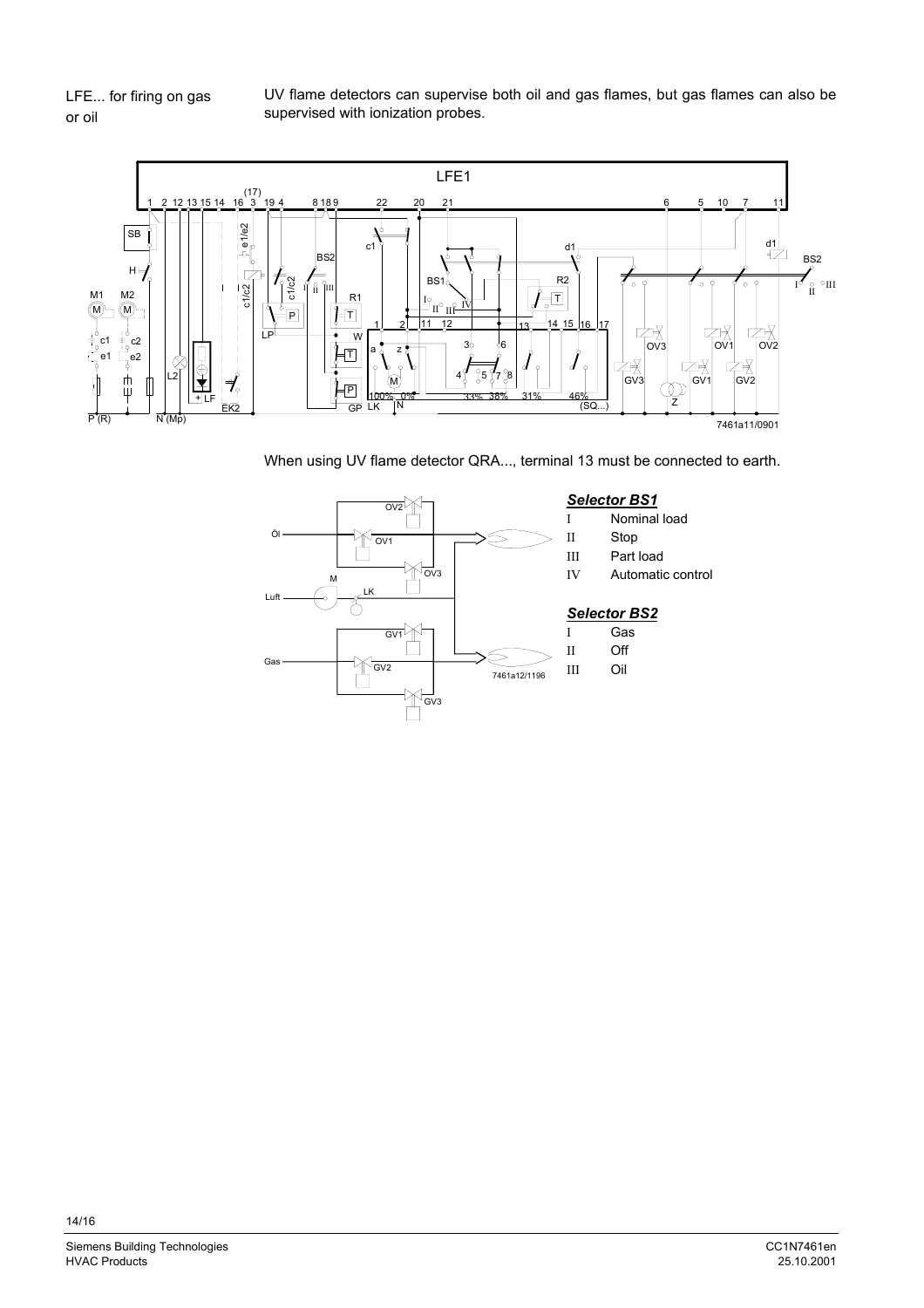# **Connection examples for modulating burner control including checked air damper operation**

Modulating burners designed for the continuous adjustment of the burner's output require a temperature or pressure control system, in addition to the standard burner control equipment, for example:

| Modulating controller                                                                     | RWF40     |
|-------------------------------------------------------------------------------------------|-----------|
| Temperature or pressure sensor with integrated setpoint adjuster                          | Q         |
| Actuator for control of the air damper and the fuel throughput (air / fuel ratio control) | SQ        |
| Auxiliary relay                                                                           | d1        |
| Selector                                                                                  | <b>BS</b> |
| Control valve or similar for adjustment of the amount of fuel                             | RV        |



When using UV flame detector QRA..., terminal 13 must be connected to earth.



Air pressure monitor «LP»



Measuring circuit for ionization current



**Legend**

| FF | Ionization probe |
|----|------------------|
| м  | Microammeter     |

Ignition can have an impact on the ionization current. (Remedy: interchange the ignition transformer's primary connections)

## *Selector BS*

- I Nominal load
- II Stop
- III Part load
- IV Automatic control

The air pressure is constantly monitored from burner start to controlled shutdown.

If the set minimum air pressure is not reached 10 seconds \* after the start of prepurging (7 seconds \*\* with the program with pre- and postpurging), or the air pressure is lost again any time thereafter, the burner control will initiate lockout.

If the air pressure monitor «LP» is connected as shown in the adjacent diagram, the pressure monitor is also automatically tested for correct functioning prior to each start. If the contact's position is not correct, startup will be prevented.

 $*$  (5 seconds with the LFE1.1...)

 $**$  (3.5 seconds with the LFE1.1...)